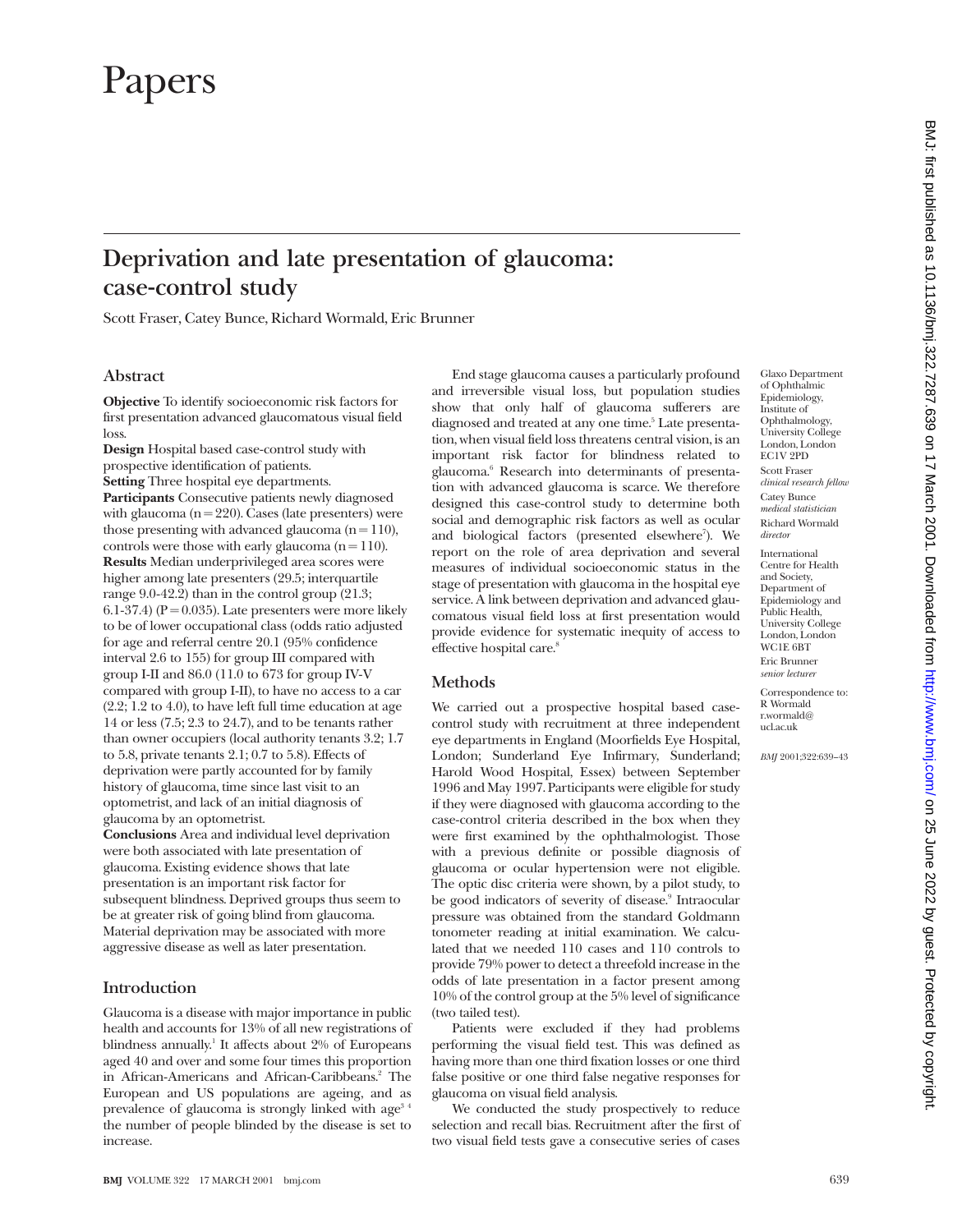### **Criteria for classification of glaucoma**

• Visual field loss consistent with a pattern of glaucomatous loss—for example, arcuate scotomas, residual temporal island—compatible with the patient's disc changes and in which there was no suggestion of other optic nerve pathology (for example, defects crossed the horizontal midline). For the late presenters, this field loss had to be within 5° of fixation and beyond 30° in one or both eyes

• Glaucoma of any chronic type—that is, primary open angle, pseudoexfoliative, normal tension, chronic angle closure, aphakic, or pigment dispersion

• Two consecutive fields (threshold or suprathreshold) confirming the loss, except when field loss was so advanced that field testing was not possible

• Cup:disc ratio assessed as  $> 0.8$  in the eye(s) with the field loss

• Visual field loss consistent with a pattern of glaucomatous loss, compatible with the patients disc changes and in which there was no suggestion of other optic nerve pathology. No absolute scotomas within 20° of fixation in either eye

- Glaucoma of any chronic type as above
- Two consecutive fields (threshold or suprathreshold) confirming the loss
- Cup:disc ratio assessed as  $> 0.5$  or difference of  $> 0.2$  between the discs

and controls. All fields were examined by one author (SF) to ensure consistency of case definition. After patients gave their informed consent they were telephoned by a trained interviewer masked to the case-control status. The interviewer validated demographic data and asked a series of standard questions regarding socioeconomic status (occupational class, car access, and housing tenure), education (age at leaving full time education), ethnic origin (white European, African/African-Caribbean, and Asian), use of general medical services, and use of sight testing (optometric) services. There were no losses to telephone follow up. The study was approved by the ethics committee of Moorfields Eye Hospital.

### Referral

**Referral** The referral of most glaucoma patients to the hospital eye service in the United Kingdom is initiated by optometrists, usually after abnormal findings on sight tests. At the time of our study children under 16 years, people with diabetes, people on income support, and those with a first degree family history of glaucoma and over 40 years of age were exempt from sight test charges; optometrists claimed a fixed fee from the local health authority for these tests. Since this study, exemption has been extended to all people over 60 years of age.

Optometrists refer the patients to their general practitioners, who then refer them to the hospital eye service. Review of referral letters with telephone confirmation identified two principal referral sources: from an optometrist with or without a diagnosis of possible or probable glaucoma or from the general practitioner directly without an optometrist's referral and therefore without a diagnosis of glaucoma.

**Deprivation measures** We used Jarman's underprivileged area score to classify deprivation.10 The score is based on weightings derived from general practitioners of the effects of eight census variables on workload in primary care. The variables (general practitioner ratings in brackets) are ward percentages of households with: elderly living alone (6.62), one parent families (3.01), children under 5 years  $(4.64)$ , social class V $(3.74)$ , unemployment  $(3.34)$ , overcrowded households (2.88), residents who had moved house within the year (2.68), and residents born in the Commonwealth (2.50). The underprivileged area score is calculated by linking individual postcodes with census data.

We used three factors to measure individual deprivation<sup>11</sup>: occupational class, housing tenure, and access to a car. The standard occupational classification assigns job titles to one of six categories.<sup>12</sup> Occupational categories are: I—professional, II—managerial and technical, IIIN—skilled non-manual, IIIM—skilled manual, IV—partly skilled manual, and V—unskilled manual. Retired and unemployed participants and those on long term sick leave were assigned by their previous main occupation. Married women outside the labour market were classified by their husbands' occupation. Participants were combined into three groups: I-II, III, and IV-V.

Housing tenure was classified into three groups: owner occupier, private tenant, and local authority tenant. We considered that access to a car was unlikely to be confounded by fitness to drive as all participants were newly diagnosed at entry.

**Statistical analyses** The effect of each socioeconomic factor on the likelihood of presenting with advanced glaucomatous field damage was estimated with unconditional logistic regression.<sup>11</sup> We previously showed that late presentation was associated with referral type (not referred by an optometrist with a diagnosis of possible or probable glaucoma), family history (protective), and time since last visit to an optometrist.<sup>7</sup> These factors were treated as covariates in this analysis. All analyses were conducted with STATA.13

### **Results**

Table 1 summarises characteristics related to demography and glaucoma in the study sample (previously reported<sup>7</sup>) and the socioeconomic characteristics by case-control status. The Jarman score is presented as median (interquartile range); the higher the score, the greater the area deprivation. The largest single occupational group was III (skilled and non-skilled manual). Just over half had access to a car. Most participants had left full time education at the age of 14. Half were owner occupiers, and 41% were in council housing.

Table 2 shows the odds (adjusted for age and centre) of late presentation for each deprivation measure before and after adjustments. Lower socioeconomic status and education level was linked with late presentation, though for underprivileged area score this relation was weak. Adjustment for centre in the age adjusted models had a negligible effect on the odds ratio (data not shown). Precision of the risk estimates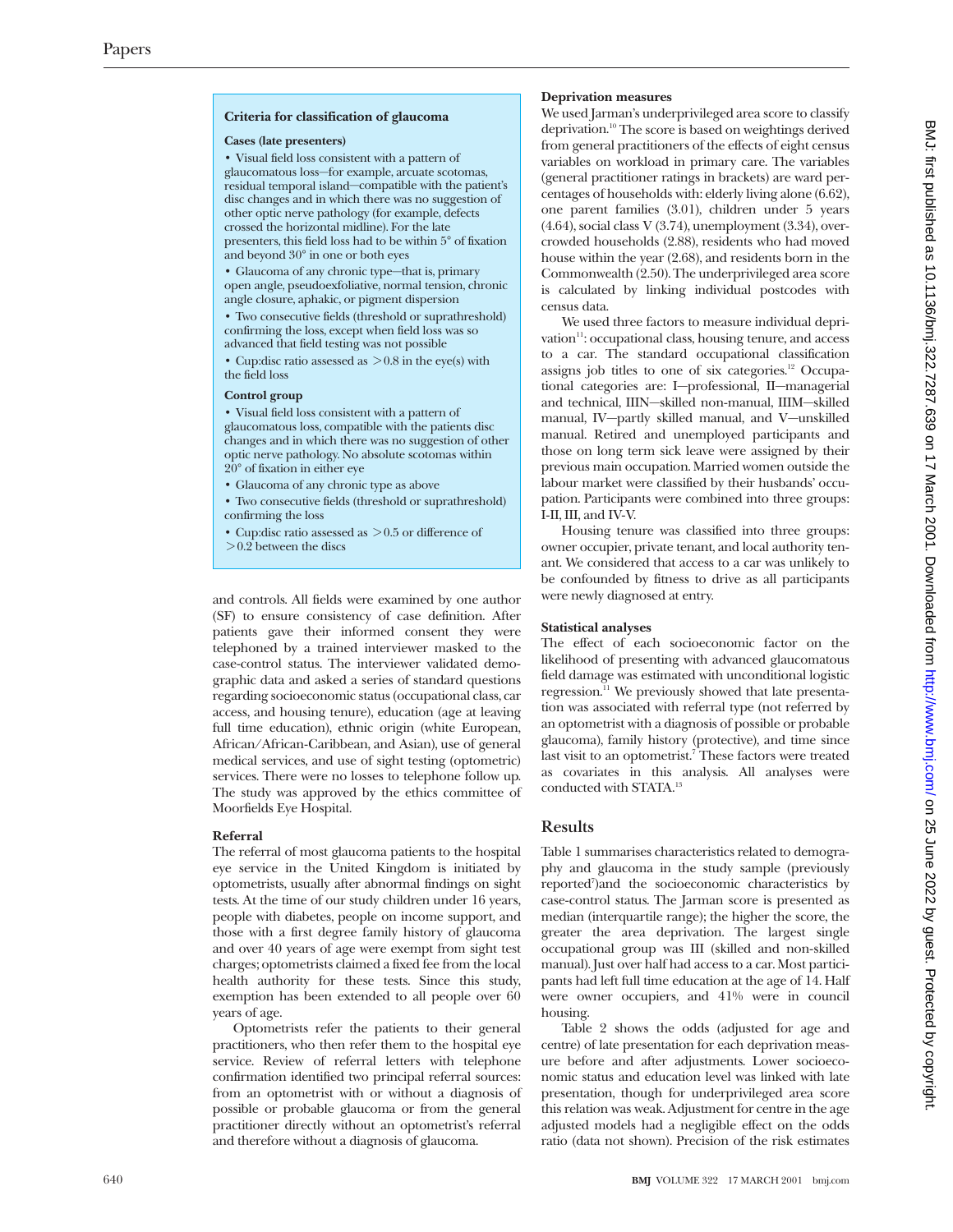**Table 1** Demographic and socioeconomic characteristics of study population. Medians are given with interquartile range

| Controls (n=110)                     | Cases $(n=110)$                                                                                                         |
|--------------------------------------|-------------------------------------------------------------------------------------------------------------------------|
|                                      |                                                                                                                         |
| 8                                    | 9                                                                                                                       |
| 16                                   | 6                                                                                                                       |
| 26                                   | 7                                                                                                                       |
| 27                                   | 27                                                                                                                      |
| 29                                   | 47                                                                                                                      |
| $\overline{4}$                       | 14                                                                                                                      |
| 63 (52-71)                           | 72 (63-88)                                                                                                              |
|                                      |                                                                                                                         |
| 54                                   | 60                                                                                                                      |
| 56                                   | 50                                                                                                                      |
|                                      |                                                                                                                         |
| 98                                   | 73                                                                                                                      |
| 6                                    | 29                                                                                                                      |
| 6                                    | 8                                                                                                                       |
| Median intraocular pressure (mm Hg): |                                                                                                                         |
| 22.5 (20-26)                         | 27 (22-35)                                                                                                              |
| 23 (20-26)                           | 28 (23-34)                                                                                                              |
| 25 (22-27)                           | 30 (25-38)                                                                                                              |
|                                      |                                                                                                                         |
| 58                                   | 89                                                                                                                      |
| 48                                   | 17                                                                                                                      |
|                                      |                                                                                                                         |
| 100                                  | 63                                                                                                                      |
| 10                                   | 47                                                                                                                      |
|                                      |                                                                                                                         |
| 27                                   | 12                                                                                                                      |
| 45                                   | 23                                                                                                                      |
| 16                                   | 10                                                                                                                      |
| 12                                   | 15                                                                                                                      |
| $\Omega$                             | 1                                                                                                                       |
|                                      | 23                                                                                                                      |
| 5                                    | 26                                                                                                                      |
|                                      | 29.5 (9.0-42.2)                                                                                                         |
|                                      |                                                                                                                         |
| 73                                   | 48                                                                                                                      |
| 37                                   | 62                                                                                                                      |
|                                      |                                                                                                                         |
| 5                                    | 0                                                                                                                       |
| 27                                   | 1                                                                                                                       |
| 56                                   | 42                                                                                                                      |
| 12                                   | 29                                                                                                                      |
| 10                                   | 38                                                                                                                      |
|                                      |                                                                                                                         |
| $\overline{4}$                       | 18                                                                                                                      |
|                                      | 74                                                                                                                      |
|                                      | 14                                                                                                                      |
|                                      | $\overline{4}$                                                                                                          |
|                                      |                                                                                                                         |
|                                      |                                                                                                                         |
|                                      |                                                                                                                         |
| 70<br>8                              | 41<br>10                                                                                                                |
|                                      | Last visit to optometrist (years ago):<br>5<br>21.3 (6.1-37.4)<br>Age at leaving full time education:<br>63<br>23<br>20 |

UPA=underprivileged area score.

for occupational status is poor because there was only one late presenter in group I-II. Ethnicity, added in model 2, accounted for about a quarter of the log odds of late presentation associated with education level and council tenancy. Model 3 also adjusts for cognitive and behavioural factors<sup>7</sup> to try to show the possible effect of aggressive disease. Compared with the results of model 1, there was a substantial residual effect for occupational group while the effects of educational level and housing tenure were reduced.

### **Discussion**

We found consistent evidence for an association between lower socioeconomic status and late presentation with glaucoma. Patients who presented with more advanced field loss had higher underprivileged area scores, lower occupational status, and lower education level and were less likely to have access to a car and more likely to be tenants. As in cancer, presentation with advanced glaucoma is associated with a poor prognosis.<sup>6 14 15</sup>

The inverse association between socioeconomic status and late presentation can be interpreted in different ways. Firstly, socially patterned differences in health seeking behaviour are likely to operate. This was so for the reported use of optometry services in the general household survey (1991-4).16 Regular sight testing was associated with higher social class and in our present study greatly reduced the risk of late presentation.

Alternatively, long term deprivation may lead to more rapidly progressive and aggressive disease. The links between raised cortisol concentration, ocular hypertension, and glaucoma<sup>17</sup> provide some support for a psychosocial mechanism mediated by altered hypothalamic-pituitary-adrenal function.<sup>18</sup> Thus the possible "length bias," which could be an important determinant of both case and control status, might be driven by pathological mechanisms linked to social status.

How might socioeconomic factors, including educational deprivation, influence risk of late presentation? Leaving school by the age of 14 was no longer a significant predictor (model 3, table 2) after adjustment for recall of family history of glaucoma and time since last visit to the optometrist. Both factors are likely be influenced by level of education, which influences awareness of the disease and the need for regular sight testing. While the effects of education and occupation are correlated and therefore difficult to separate,<sup>19</sup> it is interesting to note that the risk factor associated with social status remained highly significant in the same

**Table 2** Adjusted estimates of effects of socioeconomic factors on risk of late presentation with glaucoma

|                                     | Odds ratio (95% CI) |                     |                     |  |
|-------------------------------------|---------------------|---------------------|---------------------|--|
| <b>Study factor</b>                 | Model 1*            | Model 2†            | Model 3‡            |  |
| UPA/unit increase                   | 1.02 (1.01 to 1.04) | 1.01 (1.0 to 1.03)  | 1.01 (0.98 to 1.02) |  |
| Access to car:                      |                     |                     |                     |  |
| Yes                                 |                     |                     |                     |  |
| No                                  | 2.22 (1.24 to 3.96) | 1.58 (0.83 to 3.00) | 1.24 (0.57 to 2.67) |  |
| Occupational group:                 |                     |                     |                     |  |
| $ -  $                              |                     |                     |                     |  |
| $\mathbb{H}$                        | 20.1 (2.60 to 155)  | 35.0 (3.56 to 344)  | 32.6 (3.10 to 343)  |  |
| $IV-V$                              | 86.0 (11.0 to 673)  | 103 (10.5 to 1027)  | 69.2 (6.67 to 718)  |  |
| Age at leaving full time education: |                     |                     |                     |  |
| $\geq 14$                           |                     | 1                   |                     |  |
| < 14                                | 7.47 (2.26 to 24.7) | 4.39 (1.01 to 19.0) | 3.52 (0.65 to 19.0) |  |
| Housing tenure:                     |                     |                     |                     |  |
| Owner                               |                     |                     |                     |  |
| Private rental                      | 2.06 (0.73 to 5.83) | 2.16 (0.69 to 6.79) | 1.85 (0.48 to 7.10) |  |
| Local authority rental              | 3.16 (1.73 to 5.77) | 2.44 (1.27 to 4.71) | 1.65 (0.76 to 3.61) |  |
|                                     |                     |                     |                     |  |

UPA=underprivileged are score.

\*Adjusted for age and centre

†Adjusted for age, centre, and ethnicity.

‡Adjusted for age, centre, ethnicity, recall of family history of glaucoma, referral source, and time since last sight test.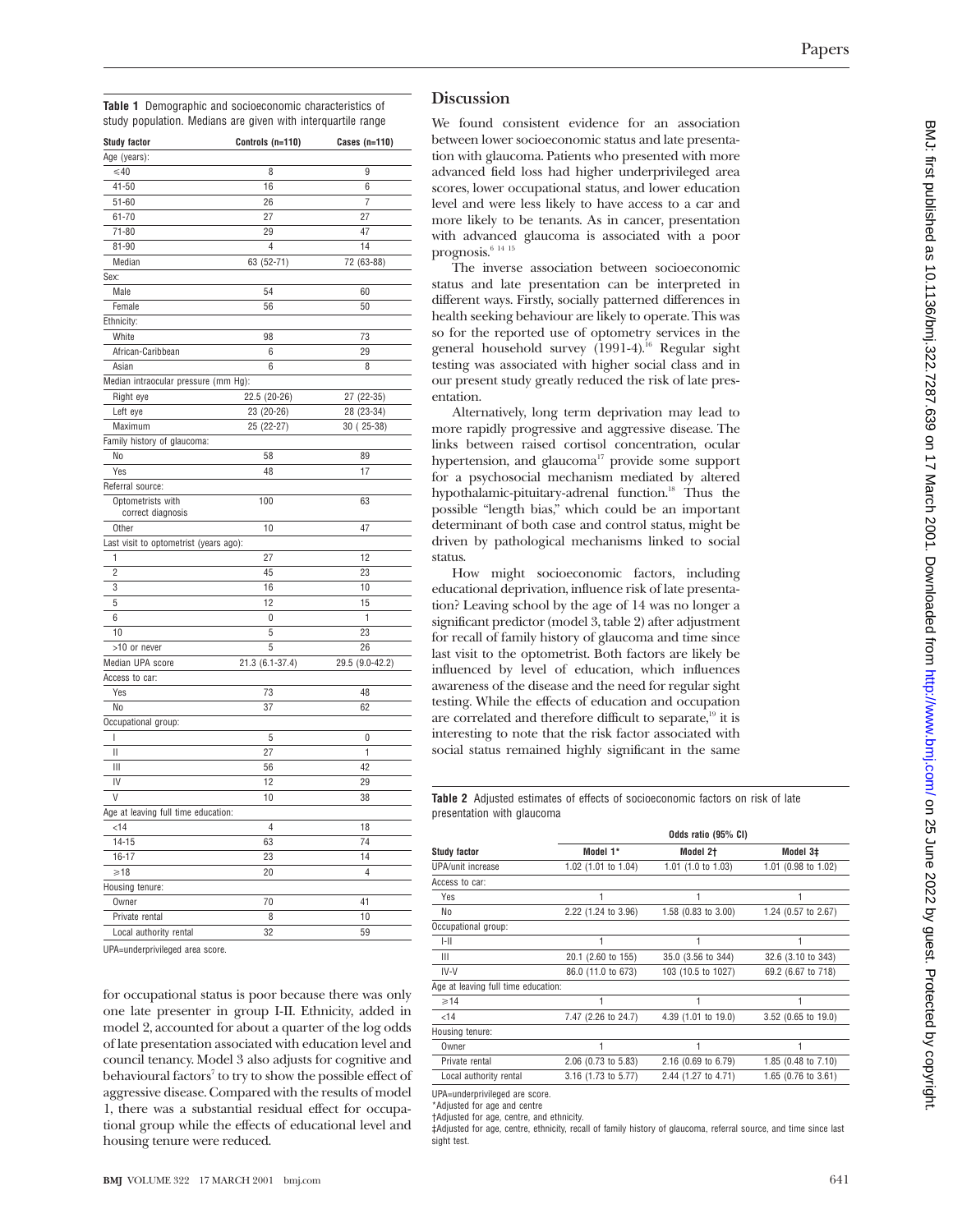model. This may suggest additional mechanisms such as a diet insufficient in micronutrients<sup>20</sup> and lifetime stress,<sup>18</sup> which add to the aggression of glaucoma in poorer people.

In addition to occupational status previously published results from this study<sup>7</sup> indicated that intraocular pressure at presentation, family history of glaucoma, method of referral to hospital, and the number of years since the last visit to an optometrist were found to be independently associated with late presentation. The data strongly suggested an association between intraocular pressure and advanced field loss at presentation, with a 1.2 (1.12 to 1.28) increase in the odds of late presentation per unit increase in mm Hg after adjustment for the other mentioned factors.

Those with a family history of glaucoma were found to be about one third (0.29; 0.12 to 1.28) as likely to present with advanced field loss than those with no family history. People referred from any source, other than an optometrist with the correct diagnosis (of glaucoma), were estimated to be four and a half times more likely to be late attenders (adjusted odds ratio 4.53; 1.52 to 13.48). The data also provided strong evidence that the longer since the last visit to an optometrist the greater the likelihood of first presenting with advanced glaucomatous visual field loss (adjusted odds ratio per year 1.25; 1.10 to 1.42).

We also found a strong association between African-Caribbean ethnic origin and late presentation.7 The Baltimore Eye Study found African Americans to be at significantly increased risk of visual impairment.21 In our study sample ethnic origin accounted for some, but not all of the association between socioeconomic status and late presentation (table 2).

Our study adds to the sparse evidence that lower socioeconomic status is linked with increased risk of chronic eye disease<sup>22</sup> and extends it to include glaucoma. It has been shown previously that late presentation with amblyopia in childhood is linked with deprivation<sup>23</sup> and that adult urban Americans of lower social status have higher rates of visual impairment.<sup>21</sup> Lower socioeconomic class is also associated with poor uptake of mammography and cervical screening,<sup>24</sup> and social deprivation has been linked to later presentation of cancers including breast,<sup>25</sup> colorectal,<sup>26</sup> and skin.<sup>27</sup>

**Implications for health career** is clearly desirable, but the means to achieve this on a population basis remains problematic. Not only is there a lack of a single adequate screening tool but it is not clear how the test can be delivered to those most in need.<sup>28</sup> Optometrists are encouraged by their council to perform diagnostic testing for glaucoma on all their patients aged over 40 who present for routine sight testing. This places a strain on both optometrists and the hospital eye service as a result of false positive referrals.<sup>29</sup> A further major problem, the lack of good evidence for the effectiveness of lowering intraocular pressure, is being tackled in a Swedish trial (early manifest glaucoma trial, www.nei.nih.gov/neitrials).

### Conclusions

**Conclusions** This hospital based case-control study is appropriate because it analyses factors for late presentation to

### **What is already known on this topic**

Late presentation with glaucomatous field loss is an important risk factor for subsequent blindness

Relatively little is known about why certain patients present with advanced field loss while others present with early loss

### **What this study adds**

Area and individual level deprivation are linked with presentation to the hospital eye service with advanced glaucoma

People with the least material and psychosocial resources seem to be at greatest risk of going blind from glaucoma

hospital. A weakness of our study is that it examines access only to the NHS. There was only one case from occupational group I-II, which might indicate that those from higher social groups with advanced disease may seek private health care. We cannot know whether selection bias led to an underestimate or overestimation of the effect of individual social deprivation. The fact that in the control group there were 33 participants from the higher socioeconomic groups suggests that this source of bias is unlikely to be serious.

To our knowledge, this study is the first to report that those with the least material and psychosocial resources to cope with blindness are at substantially higher risk of glaucomatous visual loss. Equity of access to effective health care is an enduring principle of the NHS.30 Our results suggest that glaucoma should be included among conditions targeted in policy aimed at reducing social inequalities in health.

We thank Peter Phelan (Sunderland Eye Infirmary), Rod Daniel (Moorfields Eye Hospital), and Charles Claoué (North East London Eye Partnership) for their enormous help in recruitment of the patients.

Contributors: All the authors contributed to the design of this study and wrote the paper jointly. RW and SF initiated the research. SF, RW, and EB designed the patient questionnaires. SF was responsible for coordinating the study and recruiting the patients. CB provided the data analysis. RW is the guarantor.

Funding: International Glaucoma Association and Moorfields Locally Organised Research Scheme. EB is supported by the British Heart Foundation.

Competing interests: None declared.

- 1 Evans J, Rooney C, Ashwood F, Dattani N, Wormald R. Blindness and partial sight in England and Wales: April 1990-March 1991. *Health Trends* 1996;28:5-12.
- 2 Sommer A, Tielsch JM, Katz J, Quigley HA, Gottsch JD, Javitt J, et al. Relationship between intraocular pressure and primary open angle glaucoma among white and black Americans. *Arch Ophthalmol* 1991;109:1090-5.
- 3 Tielsch JM, Sommer A, Katz J, Quigley HA, Royall RM, Javitt J. Racial variations in the prevalence of primary open angle glaucoma*. JAMA* 1991;266:369-74.
- 4 Klein BEK, Klein R, Sponsel WE, Franke T, Cantor LB, Martone J, et al. Prevalence of glaucoma. *Ophthalmology* 1992;99:1499-504.
- 5 Tielsch JM. The epidemiology of primary open angle glaucoma. *Ophthal-mol Clin North Am* 1991;4:649-57.
- 6 Grant WM, Burke JF. Why do some people go blind from glaucoma? *Ophthalmology* 1982;89:991-8. 7 Fraser SG, Bunce CV, Wormald RPL. Risk factors for late attendance of
- chronic glaucoma. *Invest Ophthalmol Vis Sci* 1999;40:2251-7. 8 Smeeth L, Heath I. Tackling health inequalities in primary care. *BMJ*
- 1999;318:1020-1.
- 9 Fraser SG, Bunce CV, Wormald RPL. Retrospective analysis of risk factors for late presentation of chronic glaucoma. *Br J Ophthalmol* 1999;83:24-8.
- 10 Jarman B. Identification of underprivileged areas. *BMJ* 1983;286:1705-9.